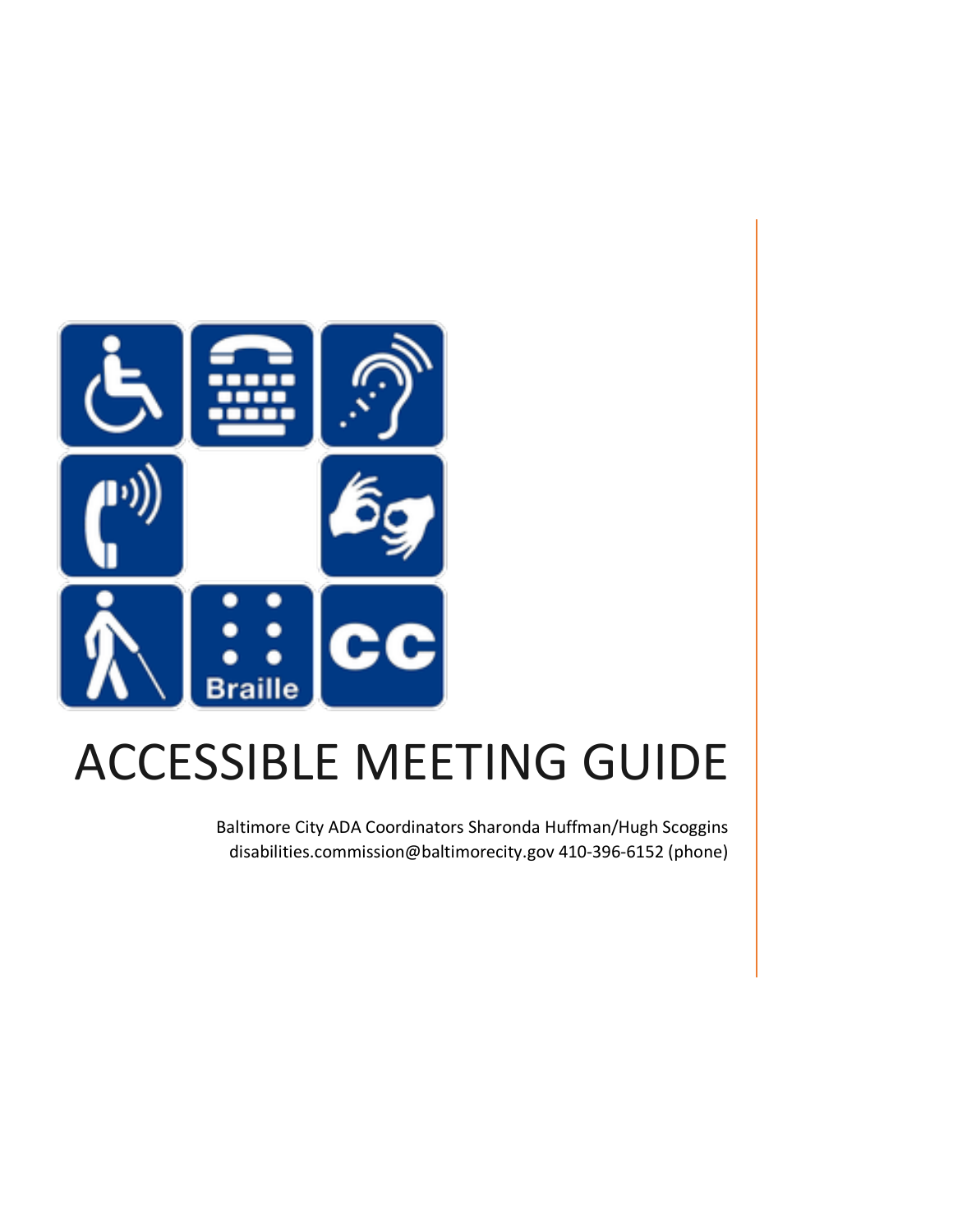#### Resources

### **Please find Braille Vendor:**

Keith W. Myers Executive Director, Horizon for the Blind [Keith.myers@horions-blind.org](mailto:Keith.myers@horions-blind.org) 815-444-800 ext 213

### **Please find a list of ASL interpreters:**

Citibuy Preferred Vendor Preferred Interpreting Service, LLC Cody Firks 888-987-6309 [Service@preferredinterpretingservice.com](mailto:Service@preferredinterpretingservice.com)

**Others** Hearing and Speech Agency Harry & Jeanette Weinberg Building [5900 Metro Drive](x-apple-data-detectors://2/1) [Baltimore, MD 21215](x-apple-data-detectors://2/1) [410.318.6780](tel:410.318.6780) [hasa@hasa.org](mailto:hasa@hasa.org)

Sorenson (CLOSED CAPTIONING) **Jessica Newman Eastern Region Account Manager** P: [800-659-4783](tel:800-659-4783) C: [917-657-0624](tel:917-657-0624) VP: [646-350-2957](tel:646-350-2957) E: communityinterpreting@sorenson.com Home - [Sorenson](https://gcc02.safelinks.protection.outlook.com/?url=https%3A%2F%2Fwww.sorenson.com%2F&data=04%7C01%7CSharonda.Huffman%40baltimorecity.gov%7Cf54b88852159440d4f7208d8fb719eb8%7C312cb126c6ae4fc2800d318e679ce6c7%7C0%7C0%7C637535812692713086%7CUnknown%7CTWFpbGZsb3d8eyJWIjoiMC4wLjAwMDAiLCJQIjoiV2luMzIiLCJBTiI6Ik1haWwiLCJXVCI6Mn0%3D%7C1000&sdata=iBcuWJp7FScg4GIMhAtbLDaLX6pI9A2eJpBmXNBldJU%3D&reserved=0)

Purple Communications (CLOSED CAPTIONING) **Maybelle Gambrill** VRI Specialist Purple, a Division of ZP Better Together, LLC Phone: [800.900.9478 x3050](tel:800.900.9478;3050) | Call/Text: [301.502.1207](tel:301.502.1207) | **[purplevrs.com](https://gcc02.safelinks.protection.outlook.com/?url=https%3A%2F%2Fpurplevrs.com%2F&data=04%7C01%7CSharonda.Huffman%40baltimorecity.gov%7Cf54b88852159440d4f7208d8fb719eb8%7C312cb126c6ae4fc2800d318e679ce6c7%7C0%7C0%7C637535812692713086%7CUnknown%7CTWFpbGZsb3d8eyJWIjoiMC4wLjAwMDAiLCJQIjoiV2luMzIiLCJBTiI6Ik1haWwiLCJXVCI6Mn0%3D%7C1000&sdata=c9lCF7HkgQ%2FPDVXLFhwUqwirdw0W1urfDVu8ptGnoPc%3D&reserved=0) | [signlanguage.com](https://gcc02.safelinks.protection.outlook.com/?url=http%3A%2F%2Fsignlanguage.com%2F&data=04%7C01%7CSharonda.Huffman%40baltimorecity.gov%7Cf54b88852159440d4f7208d8fb719eb8%7C312cb126c6ae4fc2800d318e679ce6c7%7C0%7C0%7C637535812692723045%7CUnknown%7CTWFpbGZsb3d8eyJWIjoiMC4wLjAwMDAiLCJQIjoiV2luMzIiLCJBTiI6Ik1haWwiLCJXVCI6Mn0%3D%7C1000&sdata=wM56oQk5L7gWF68gFLSTpTbreusDAaTv9a6q7gTK0xY%3D&reserved=0)**

**\*\*\*\*\*\*You may find additional vendors on Citibuy.**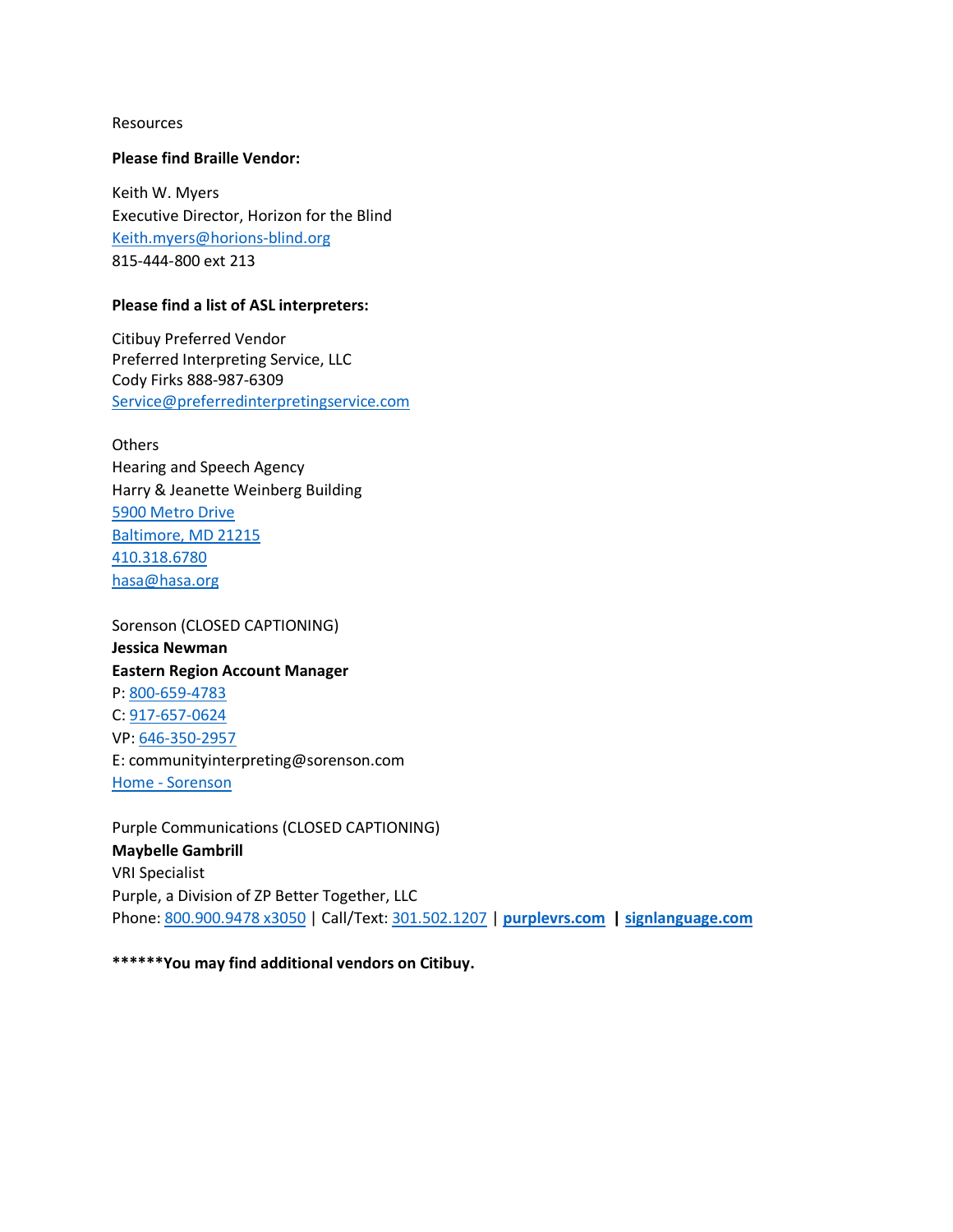## **Other Contacts**

Anyone who needs help with accessible rooms, please contact Carole Young at carole.young@baltimorecity.gov

Anyone who does social media or updates website is required to attend Website Accessibility Training, please contact Patricia Fuller at [patricia.fuller@baltimorecity.gov](mailto:patricia.fuller@baltimorecity.gov)

## **Virtual Meetings: Accessibility Checklist & Best Practices**

**[https://www.americanbar.rg/content/dam/aba/administrative/commission-disability-rights/virtual](https://www.americanbar.org/content/dam/aba/administrative/commission-disability-rights/virtual-meetings.pdf)[meetings.pdf](https://www.americanbar.org/content/dam/aba/administrative/commission-disability-rights/virtual-meetings.pdf)**

**With accessibility in mind, consider the following when planning your meeting:**

- **Digital first: Going forward, most meetings will see one or more attendees joining virtually.**
- **Select a venue/format: Determine if your meeting will be in-person, over the telephone, using a virtual meeting space, or a hybrid of two or more methods. Keep in mind that different venues require different planning and accommodation solutions.**
- **Know your audience: Because no two persons with disabilities experience their disability in exactly the same way, it's important to know who the audience is and [how people with](https://www.w3.org/WAI/people-use-web/)  [disabilities use the web.](https://www.w3.org/WAI/people-use-web/) If possible, those in charge of handling the accommodations for the meeting should speak with the person(s) with disabilities in question to inquire what the specific limitations are and what can be done to best accommodate their needs. Be sure to ask for accommodation needs upfront in the registration process. Ask for specific needs for captioning, ASL interpreters, etc. You will always need to plan for other unexpected accommodations, but it is vital to have an estimate of the audience's accessibility needs as part of your meeting planning.**
- **Interactive features: What communications tools and interactive features do you plan on using?**
	- o *Audio* **information commonly includes human speech, music, and sound effects**
	- o *Visual* **information would include video feed/profile image, screen sharing, documents, animations and videos**
	- o *Interactive features* **may include chat, polling, Q&A, whiteboards, and breakout rooms**
- **Platform accessibility: Identify which of the features are accessible, and how you will accommodate equivalent access for attendees who are unable to access or use any features. Unfortunately, no virtual meeting platform is perfect. To select a platform to use for your meeting event:**
	- o **Check with your agency/organization to identify which platforms you already have access to; and if you are co-hosting an inter-agency event, identify which platforms your partner agencies have access to**
	- o **Engage people with disabilities to test and evaluate those platforms with you**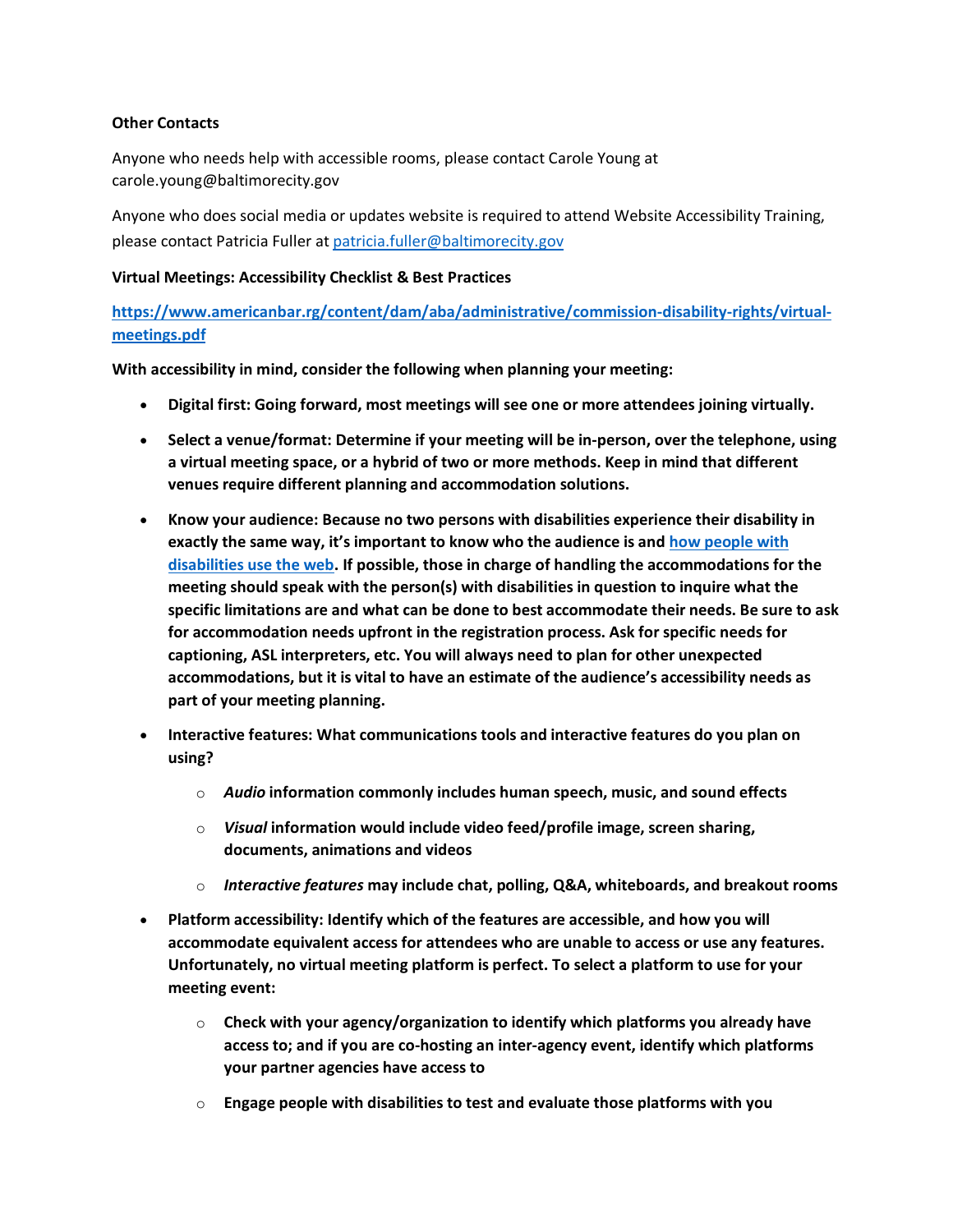- o **Implement meeting management strategies to compensate for weaknesses in your platform**
- o **Utilize other accessible services where possible to compensate for weaknesses in your platform (e.g. separate captioning streaming website, hand raising tool, polling/surveys)**
- **Platform availability: Due to mission, security and other considerations, not all agencies use or allow the use of virtual communications platforms on their network.**
	- o **Confirm that your attendees can access the platform selected for your meeting in some way (e.g., desktop, tablet, mobile, web browser).**
	- o **Confirm that the availability and accessibility of features is available for the platform selected.**
		- **Platform features may vary depending on how attendees access your meeting. Typically, the client software (requiring download and install) is more feature rich than the web-based version of a communications platform. For example, automated captioning may be available on the client software version, but not available to those using the web-based version.**
- **Onsite accessibility: When hosting individuals in-person, your guests may require building access, auxiliary aids, and other services, which you will need to address before the meeting takes place:**
	- o **Wheelchair access to the building entrance, meeting space, stages, lecterns, seating, tables, including registration, displays, food and beverage, and other services**
	- o **Service animals, such as guide dogs, must be permitted to accompany the individual with a disability to all areas of the facility where customers are normally allowed to go**
	- o **Ushers and guides who may provide oral or electronic descriptions/maps of meeting room layouts, emergency exit locations, and amenities prior to the beginning of the conference/presentation**
	- o **High-contrast color and large print for materials, maps, books, signs, menus, forms, and displays**
	- o **Real-time captioning, translators, ASL and foreign language interpreters, and note takers**
	- o **Preferred seating for individuals making use of sign language interpretation. Take into account that the interpreter needs to be either next to the speaker/presenter or seated in a sight line to allow the deaf person to see the speaker/presenter beyond the interpreter**
	- o **Assistive listening device availability for participants to improve the auditory reception of speech or sound information. These devices, which can be used alone or in conjunction with personal hearing aids, involve a microphone-transmitter unit,**